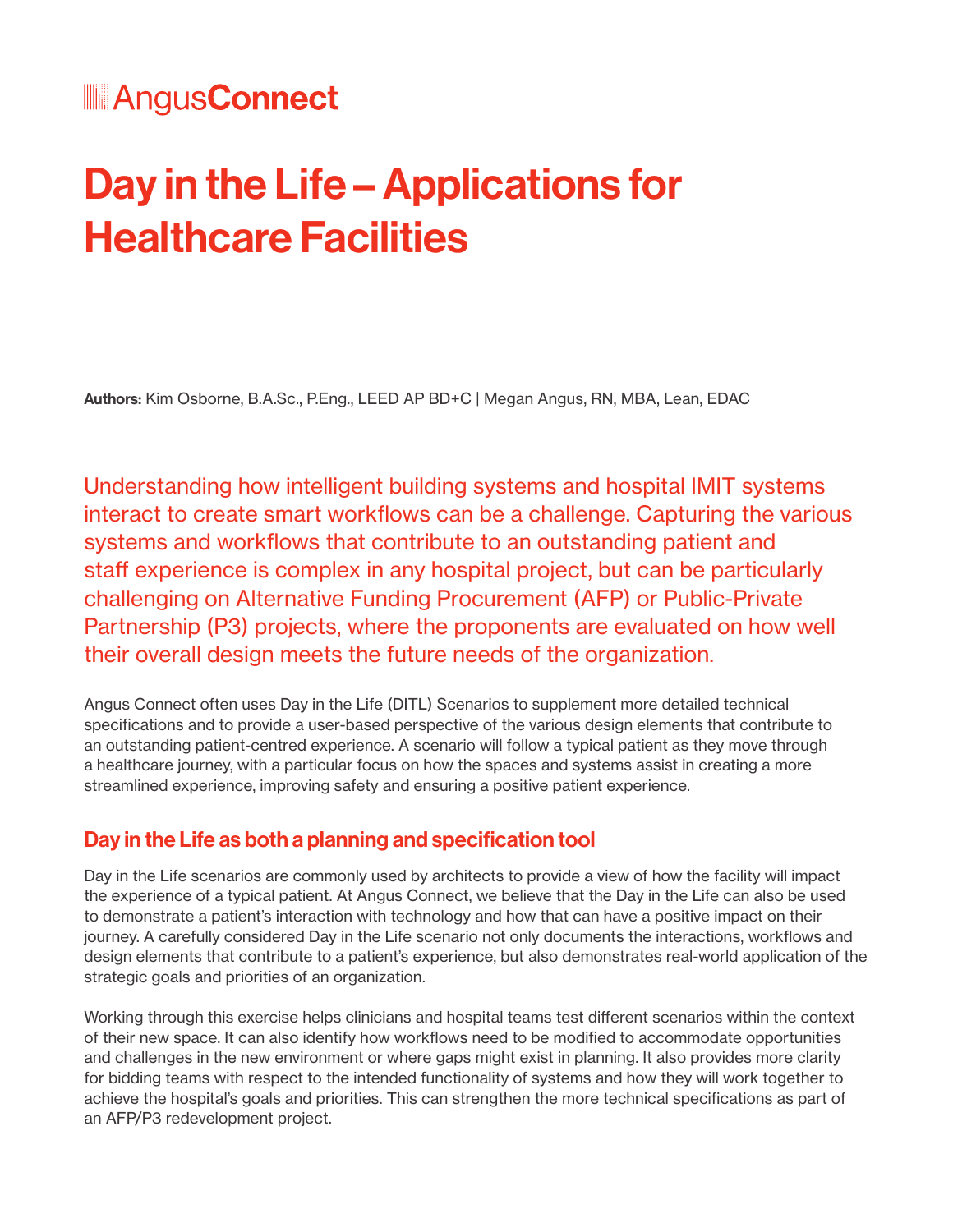### **MAngusConnect**

#### Technology as a part of Day in the Life

If the intent is to capture the impact of design decisions on care team, patient and family experiences, then as technology plays an increasingly important role in these experiences, it makes sense to include these systems in the Day in the Life exercise. Often, new spaces bring new challenges – such as private rooms which put patients further from nursing stations and increase travel distances – which can often be addressed partially through strategic support of technologies, such as deploying mobile devices which allow nursing staff to spend more time at the bedside.

Not only does the Day in the Life get clinicians thinking about how technology will fit with their future workflows and spaces, but when this exercise is done as part of the planning process, it can assist in making sure that the right functionality is specified for the systems to be procured through the project. This increases value for money and the likelihood of successful adoption once the new systems are in place. Keep in mind that the Day in the Life is intended to supplement, not replace, the technical specifications for technology systems.

#### Key considerations for merging Technology Strategic Planning with Day in the Life

At a high level, technology planning needs to begin very early in the design process, preferably at or before the functional programming stage. Organization priorities directly drive key decisions (such as centralized or decentralized registration), and have a substantial impact on functional programming, technology systems planning and organizational workflows. This principle also applies to Day in the Life programming, in order to ensure that the development of each scenario considers the technologies throughout the process rather than adding them as a layer at the end.

If a technology strategic plan has been prepared, then this will form the basis for the technology portion of Day in the Life planning; if not, additional research and consultation will be required to define and document the organizational priorities. Typically, technology strategic directions can be loosely categorized as follows:

- 1. Patient Experience: improving how patients experience their care journey, such as reducing wait time, increasing transparency, promoting access to health information
- 2. Care Quality: increasing the quality of care received by patients, such as measures that support better care team coordination, access to health information
- 3. Safety: reducing safety events for patients, family and staff, often addressing specific organizational concerns, and possibly including concerns such as violent patients, falls, infection exposure, negative outcomes
- 4. **Efficiency:** improving clinical time at the bedside, more streamlined communication, reducing capital and/or operational costs, theft prevention, automating certain workflows

Once the strategic priorities have been established, select key workflows and experiences that highlight the strategic priorities, focusing on the experience rather than the technical details.

Since the Day in the Life is typically written from the patient perspective, scenario planning should start with the desired patient and family experience as they move through their care journey. What contributes to their experience? What are their priorities? What are their expectations? Define key aspects of the experience